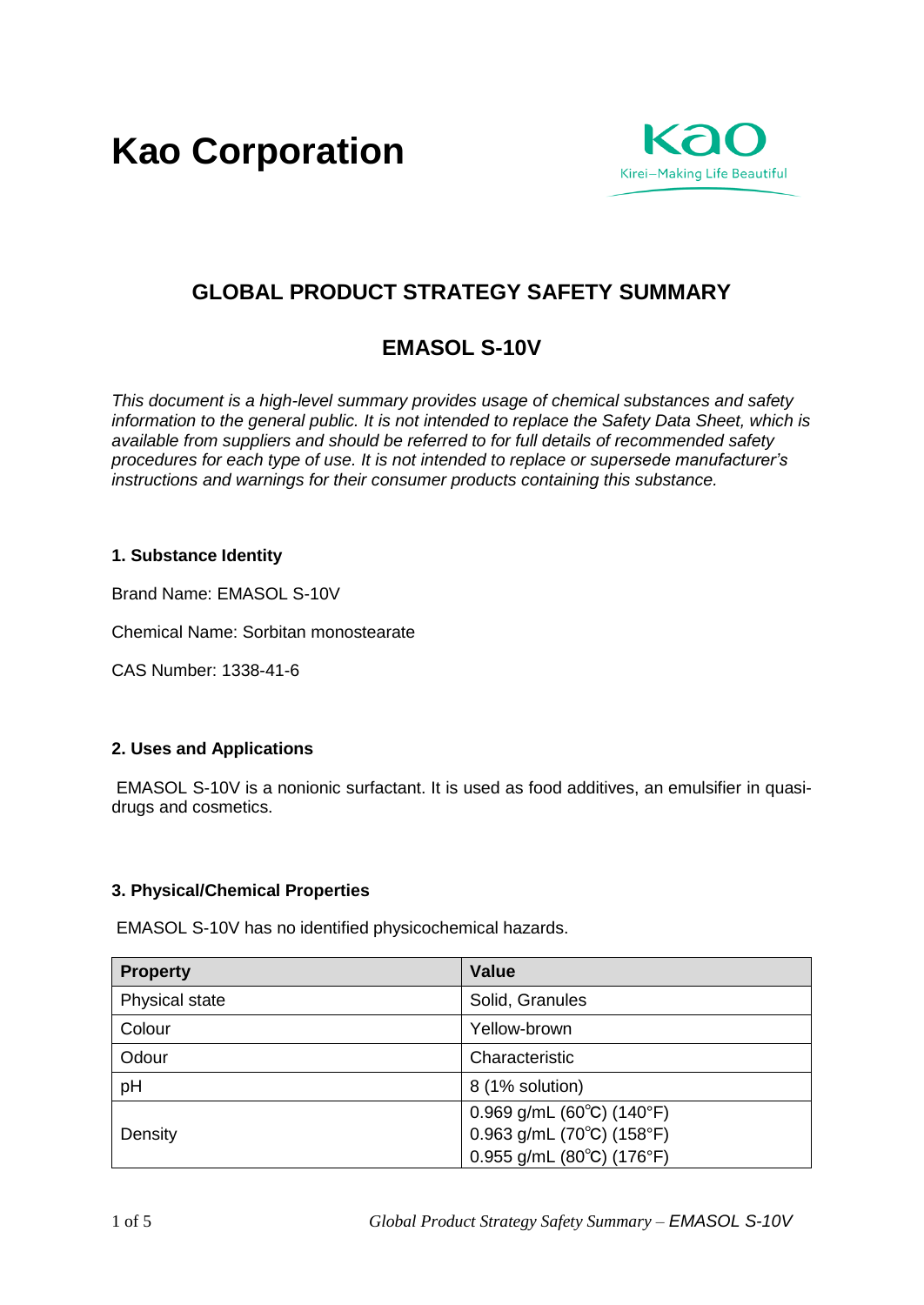| Melting point                                              | 53.2°C (127.8°F)                   |
|------------------------------------------------------------|------------------------------------|
| Boiling point                                              | No information available           |
| Flash point                                                | 260°C (500°F) (Cleveland open cup) |
| Flammability                                               | No information available           |
| <b>Explosive properties</b>                                | No information available           |
| Self - ignition temperature                                | No information available           |
| Vapour pressure                                            | No information available           |
| Water solubility                                           | Emulsifiable in water.             |
| Octanol-water partition coefficient (log K <sub>ow</sub> ) | No information available           |
| Viscosity                                                  | 350 mPa $\cdot$ s (60°C) (140°F)   |
|                                                            | 170 mPa $\cdot$ s (70°C) (158°F)   |
|                                                            | 100 mPa·s (80°C) (176°F)           |

# **4. Human Health Safety Assessment**

The Short-term and repeated exposure of EMASOL S-10V does not cause any toxic effects.

| <b>Effect Assessment</b>              | <b>Result</b>                                                                                                                                         |
|---------------------------------------|-------------------------------------------------------------------------------------------------------------------------------------------------------|
| <b>Acute Toxicity</b><br>oral/ dermal | No acute toxicity after oral/ dermal exposure<br>in practical use.<br>The substance does not cause damage to<br>any organs following single exposure. |
| Irritation                            | Based on the available data, unlikely to                                                                                                              |
| skin/eye                              | cause skin/eye irritation.                                                                                                                            |
| Sensitization                         | Based on the available data, unlikely to<br>cause allergic skin reaction.                                                                             |
| Toxicity after repeated exposure      | Unlikely to cause any toxic effects through<br>prolonged or repeated oral exposure in<br>practical use.                                               |
| Mutagenicity                          | Based on the available data, unlikely to<br>cause genetic defects.                                                                                    |
| Carcinogenicity                       | Based on the available data, unlikely to                                                                                                              |
|                                       | cause cancer.                                                                                                                                         |
| Toxicity for reproduction             | Based on the available data, unlikely to be<br>damaging to fertility or the unborn child.                                                             |

# **5. Environmental Safety Assessment**

The test results with fish, aquatic invertebrates and algae suggest that EMASOL S-10V is not to cause toxicity for aquatic organism. EMASOL S-10V is unlikely to persist in the environment because of showing the readily biodegradation. EMASOL S-10V does not bioaccumulate in the food chain.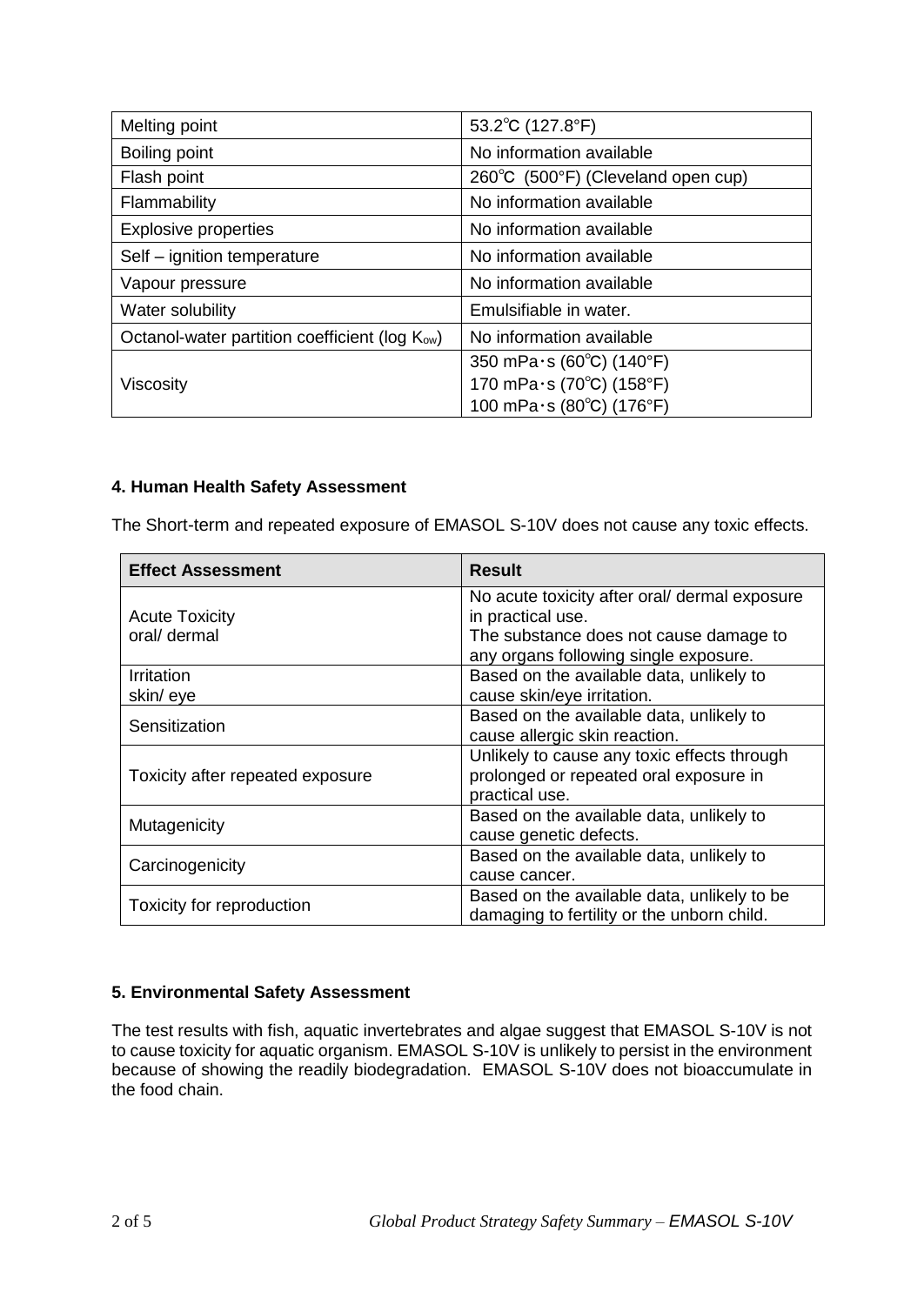| <b>Effect Assessment</b> | <b>Result</b>                                                                                                                         |
|--------------------------|---------------------------------------------------------------------------------------------------------------------------------------|
| <b>Aquatic Toxicity</b>  | Suggests not to cause toxicity for aquatic organism.                                                                                  |
| Biodegradation           | Readily biodegradable.                                                                                                                |
| PBT/ vPvB conclusion     | Not persistent in the environment, not bioaccumulating<br>in organisms and not toxic nor very persistent and very<br>bioaccumulating. |

## **6. Exposure**

## Consumer

The consumer can come into contact with the substance in ingesting food or in use of the cosmetics, but the concentration of EMASOL S-10V in use is not concerned that it has a harmful effect. When it's used as the recommended use, consumer should always read product information before use and follow the label/ use instructions.

## **Worker**

The exposure can occur either in EMASOL S-10V manufacturing facilities or in the various industrial facilities when EMASOL S-10V is used. Those workers in industrial operations during maintenance, sampling, testing, or other procedures could be exposed with EMASOL S-10V. Only qualified and trained workers handle the undiluted substance. The manufacturing facilities offer thorough training program for employees and appropriate work processes, as well as safety equipment (goggles and gloves) in place to present an unnecessary exposure. Safety showers and eye-wash stations are accessible nearby. Workers are required to be trained in accordance with the safety measures in the Safety Data Sheet.

#### **Environment**

Since this substance is used extensively, it is discharged to waste water treatment plants from industrial sites such as manufacturing, preparation, handling, storage and use of the substance as well as from consumer households. However, the substance is readily biodegradable, so that it is removed efficiently in waste water treatment plants. The substance is biologically degraded in the surface water and is rapidly removed even if it is remained slightly in the waste water. Hence, the chronic exposure to aquatic organisms of the substance is unlikely to occur. Furthermore, the substance dose not accumulate in the food chain, so that there is no concern of human exposure through environmental pathway.

## **7. Risk management recommendations**

When you use the substance, make sure to be measured the adequate ventilation. Always use appropriate chemical-resistant gloves to protect your hands and skin and always wear eye protection equipment. Do not eat, drink or smoke where the substance is handled, processed or stored. Wash hands and skin after contact with the substance. When the substance attaches to skin (or hair), take off the contaminated clothes. Wash with a large amount of water and soap. If the substance gets into your eyes, rinse your eyes thoroughly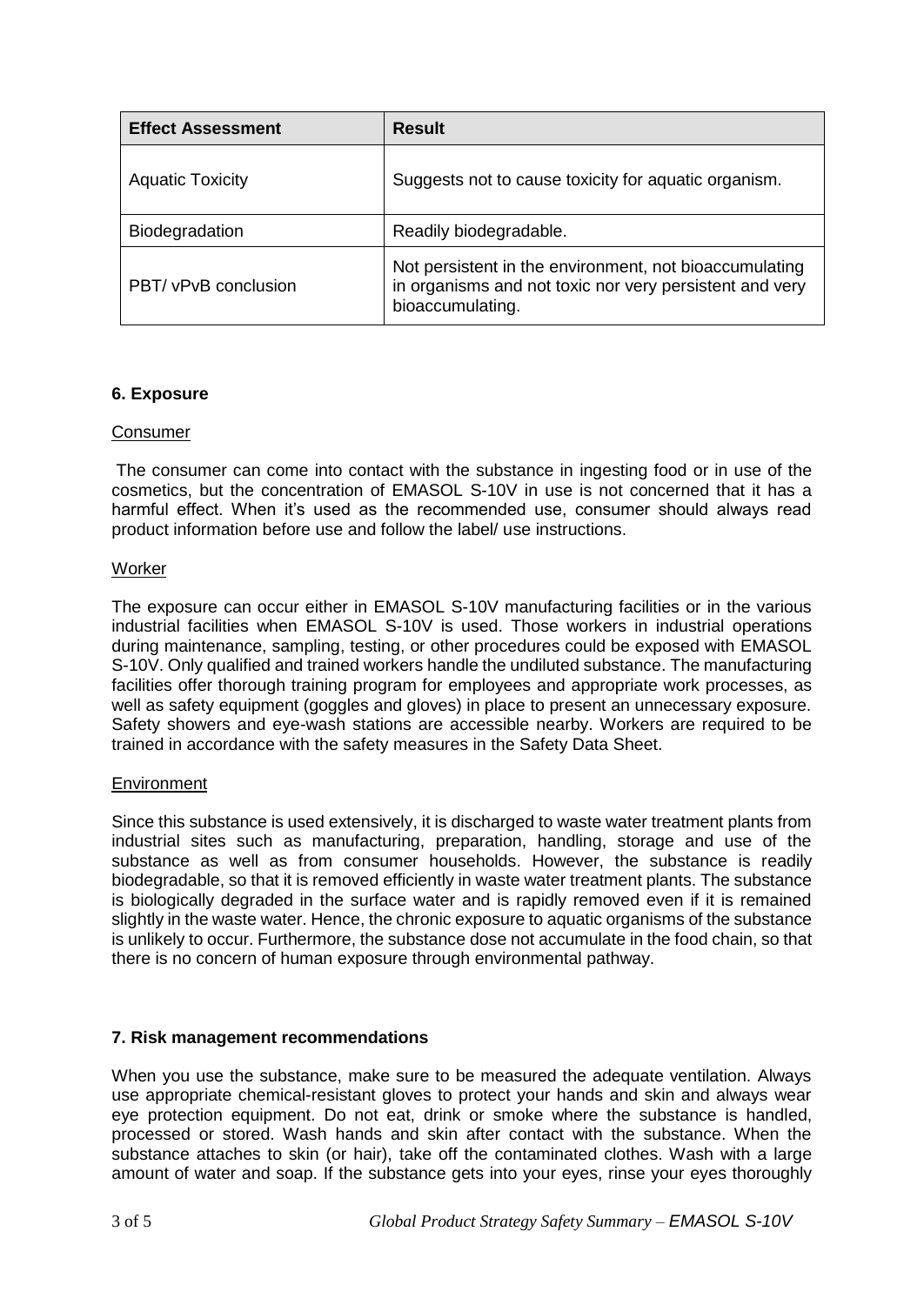for several minutes. If you wear contact lens, and you can take it off easily, take it off and continue to rinse your eyes. When it causes your skin irritation or eye irritation, consult doctor (medical diagnosis/therapy).

Waste water containing the substance must be passed the waste water treatment plants in order to remove the substance. No specific measures are needed, because it is not expected to be released into the air.

# **8. Regulatory Information / Classification and Labelling**

Under GHS classification chemical substances are classified in hazards for physical properties, human health and environment. The hazard information for industrial products are transmitted via specific labels and Safety Data Sheet. GHS offers the standardization for hazard communication. The subjects who could be assumed to be exposed to the substance, workers, consumers, transport workers, and emergency responders, can better understand the hazards of the chemicals in use through the transmission.

# **Labeling according to UN GHS**

UN GHS is the basis for country specific GHS labeling.

# **Classification and Labeling Information**

EMASOL S-10V is not classified as a substance that has a harmful effect on humans or the environment.

The laws of manufacturing, sale, transport, use and disposal are different among countries or areas. Details are referred to Safety Data Sheet provided by the supplier.

#### **9. Conclusion**

EMASOL S-10V is not to cause toxicity for aquatic organism. In the PBT/vPvB assessments for EMASOL S-10V, the substance is not applicable to PBT/vPvB. When handling the substance, workers should follow the standard safety measures and refer to the Safety Data Sheet. Consumers will usually not come into contact with the substance bulk and the substance is used diluted products, therefore, it is considered that EMASOL S-10V gives rise no hazardous effects to human health.

#### **10. Contact information within company**

For further information on this substance or product safety summaries in general, please contact:

| Name             | Kao Corporation, Global Chemical Business |
|------------------|-------------------------------------------|
| Telephone number | +81-3-5630-7700                           |
| Fax number       | +81-3-5630-7889                           |